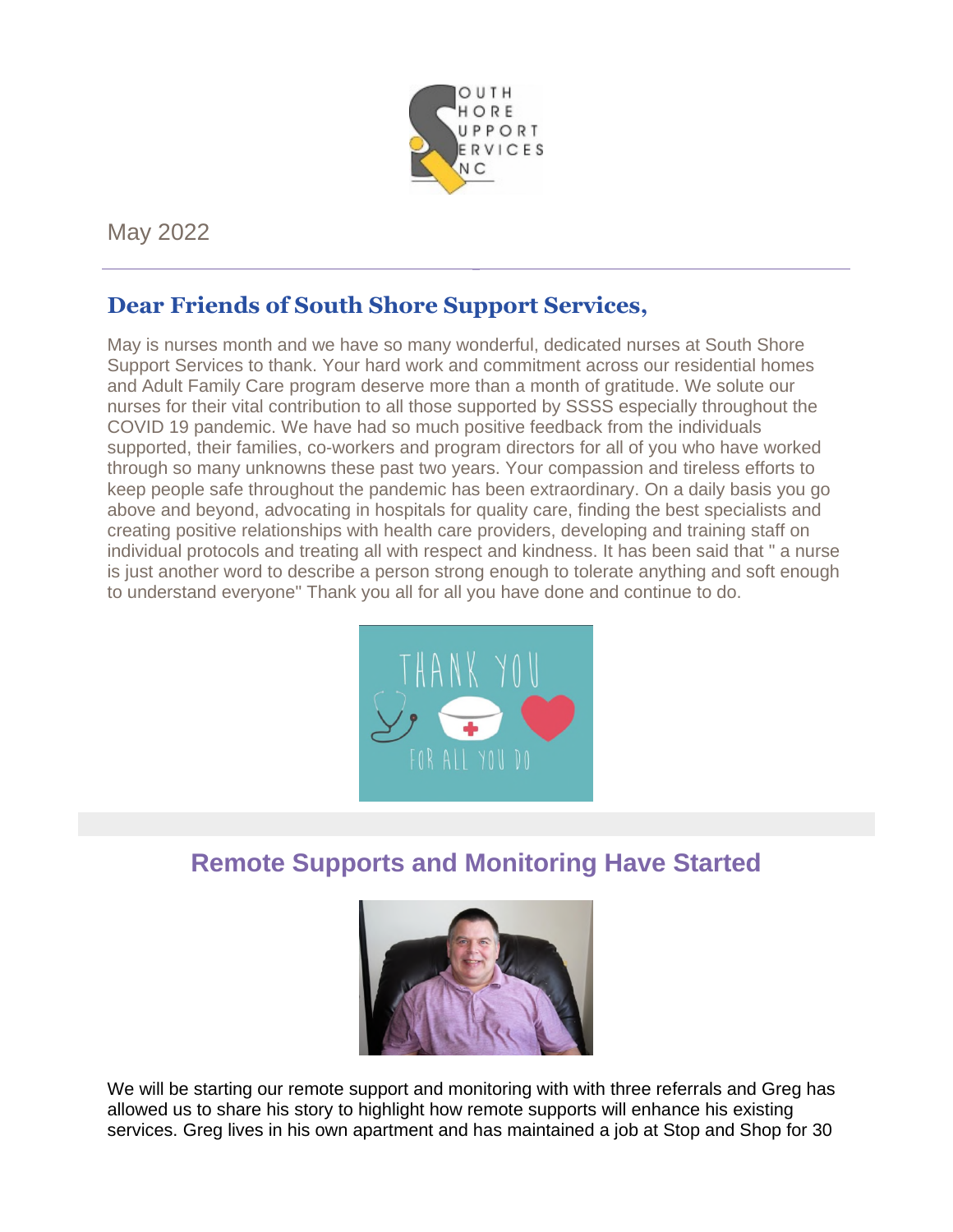years. Although Greg enjoys his independence, he has had in person staff to help him keep his apartment clean, help with cooking, assist with organizing and remind him to keep up with his tooth brushing and showering as well as daily medication. Unfortunately, with current staffing shortages, staff have been inconsistent and Greg would rather use his in person hours to do things he enjoys like fishing, going to the gym, seeing live wrestling and monster truck events. With the introduction of RSM services, Greg will receive a call every morning to talk about his upcoming day, ensure he has taken his medications, and receive daily reminders to shower and brush his teeth before work. With the help of an assistive technology toothbrush and smart oven, Greg will increase his independence cooking healthy meals. Safeinhome remote staff will call Greg each night at dinner time and stay on his two way communication tablet while he uses his smart oven with automatic food sensors and shut off while cooking healthy dinners. Greg will also have a small geocom devise that he hopes to carry with him on daily walks and talk to staff for company while walking. With the push of a button, Greg can talk to live staff at any time. His SSSS in person staff will continue to check in to be sure the technology is working the way Greg would like and the team will make any needed changes based on Greg's feedback.

# **Please join us for our Spring Soiree Friday, May 20, 6:00 PM - 9:00 PM**



South Shore Support Services invites you to participate in our Spring Soiree. The Soiree will be held on Friday, May 20, at the Cohasset Lightkeepers, from 6:00 pm - 9:00 pm. What makes this evening truly magical is that it is centered around the individuals we serve. You will be amazed by our budding chefs, enthusiastic greeters, smiling servers, talented artists, and gardening aficionados. They look forward to this event so they can mingle with our guests and display their skills and talents. If you would like to learn more, sponsor our event to support vital programs or purchase tickets, please visit our website.

**Visit our Website**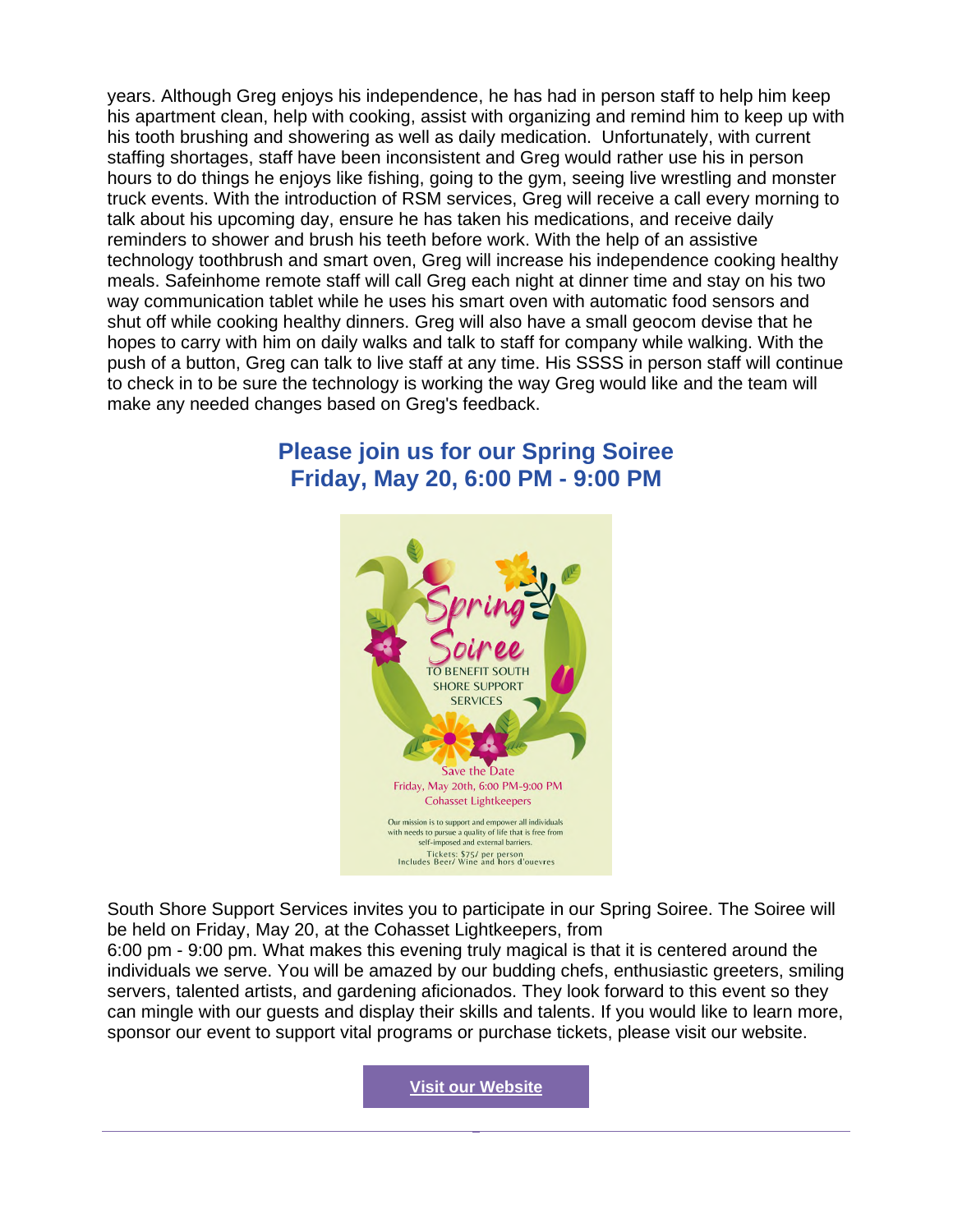# **Seeking Feedback From Our Community**

We at South Shore Support Services are always looking for feedback to improve our service delivery systems. If you have any suggestions, our just want to acknowledge an exceptional staff member, please use the link to share your thoughts. While your comments are anonymous, you can provide your contact information if you would like one of our quality enhancement staff to contact you.

**Share your thoughts**

# Launch's Healthy Snacks for Seniors to Start Soon



Through a generous grant from Pilgrim Bank Foundation, Launch is busy prepping the food trailer and reaching out to grocery stores to partner on our healthy snacks for seniors initiative. Our interested Launch members have secured a kitchen to prep at a local church and the food trailer is being wrapped with the Launch Eats logo. Soon our Launch members will begin their paid employment opportunity and will visit senior housing complexes to deliver snacks, share some music and conversation and develop friendships. We continue to seek grants and donor support to increase this initiative to five days per week.

# **Family Support News**

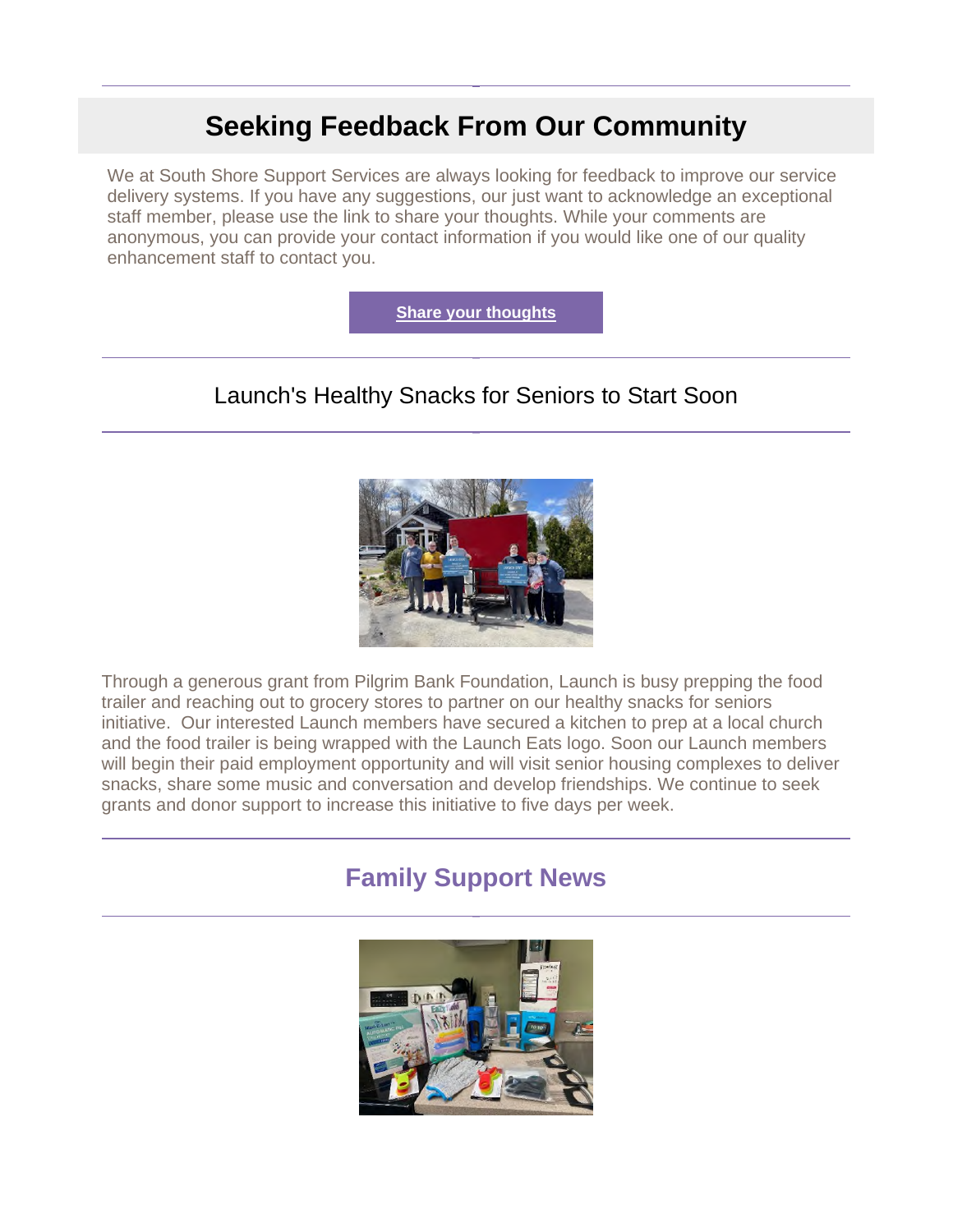Our assistive technology devices are slowly arriving and staff are being trained on each device so our training and lending library can be set up. We are looking forward to showcasing new technology in our center and highlighting equipment in our newsletters.

There is still room in our common housing application workshop.

. The Family Support Center is also offering one-to-one workshops to help families fill out the Common Housing Application for Massachusetts Programs (CHAMP) application. We also will be hosting a first Aid and Injury Prevention class, a Community Safety session as well as a presentation from emergency personnel.

Assistance filling out the CHAMP application is being offered on Wednesday, May 25, from 4:00 pm - 8:00 pm. If interested in attending, please email: rmccorkle@soshoresupport.org or call: 781-331-7878 ext. 11 These sessions are held for an hour on the hour.

**Friday, June 3rd - Time: 4:30PM -7:30PM** First Aid and Injury Prevention Class *Join us for a hands-on class to learn first aid and injury prevention. We will focus on recognizing an emergency and practicing how to respond. You will also learn to treat 8 types of common injuries.*

*Our goal is to help participants to feel confident to respond if they or someone else is injured or has an emergency at home, work or in the community. They could save a life!* The instructor is certified through the American Heart Association. We will be working in our kitchen to make a meal using the skills learned during the class.

#### **Friday, June 17th Time: 4:30PM -8:30PM Community Safety**

Community Safety Skills are any skills that an individual needs to be safe and independent in the community setting. We will be having fun learning those skills at Alley Katz in Kingston and dinner at a local 99 Restaurant

Cost: \$20.00 per person

**Friday, June 24th: Time: 4:30PM -7:30PM A Presentation by Emergency Personnel** More information to follow. After the class, we will have dinner at the Family Support Center

The Family Support Center is hosting an ice cream social to celebrate the beginning of summer with music & dancing. Please join us on Sunday, June 5, from 4:00 pm - 6:00 pm. It will be held at King Oak Hill Park, 0 Emery Lane (off of Commercial Street), Weymouth. Registration fee: \$10.00

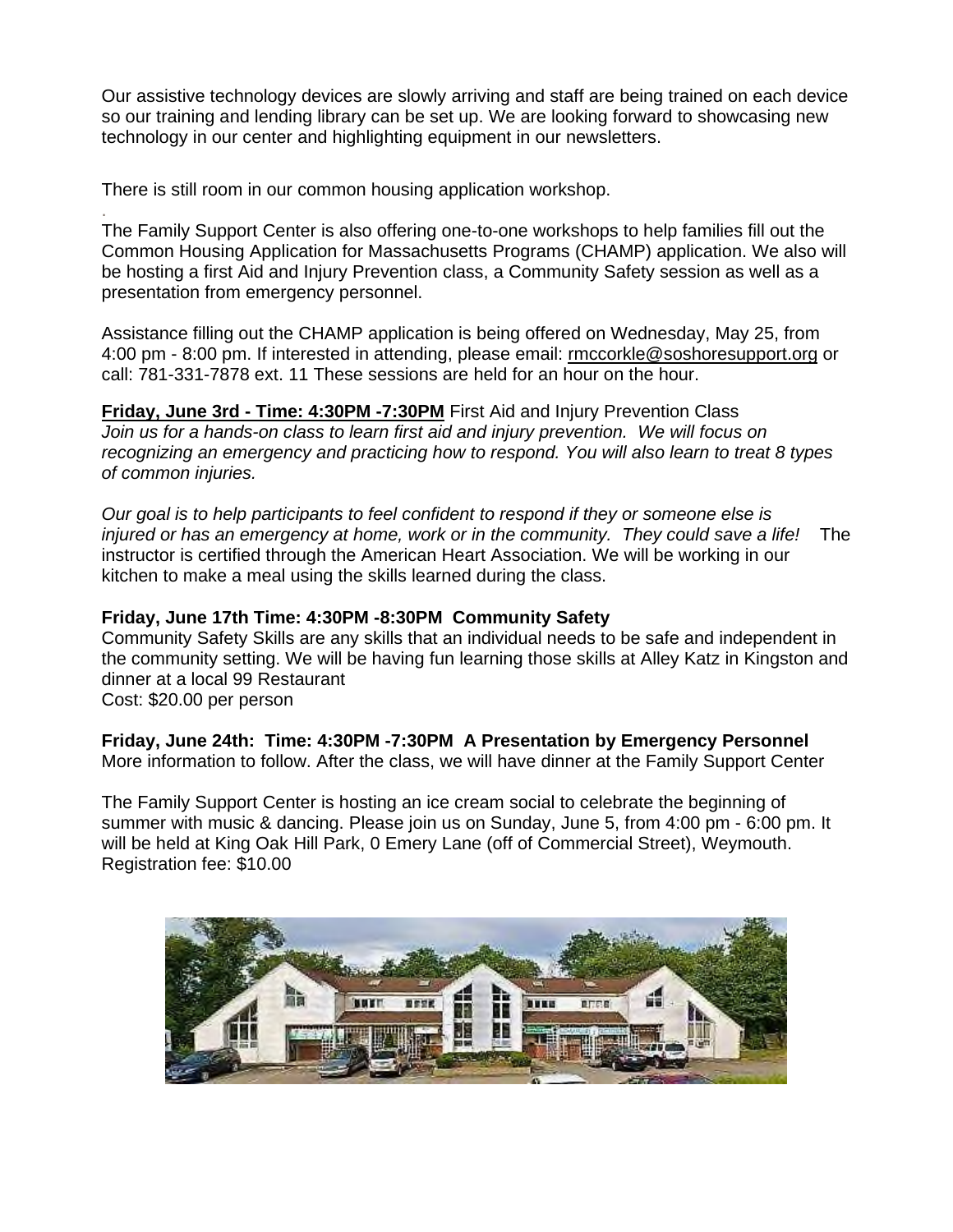# **SNAP benefits can now be used to order food from Amazon and in some areas from Amazon Fresh**

#### **Frequently Asked Questions SNAP and Sign-up**

#### **Who is eligible to use SNAP EBT on Amazon?**

Amazon is part of a pilot run by the United States Department of Agriculture (USDA) to accept SNAP EBT online. Currently, customers with a valid SNAP EBT card in all states except Alaska and Hawaii can use their SNAP funds on Amazon. Check back here for updates as we work alongside the USDA to expand our coverage to other areas.

#### **How do I sign up to use my SNAP EBT benefits on Amazon?**

To use your SNAP EBT card, visit www.amazon.com/snap and follow the instructions on the screen. If you are not already an Amazon customer, you will need to create an account. There are also opportunities to add an EBT card during checkout or in your wallet.

#### **Do I need a Prime membership to use my SNAP EBT card on Amazon?**

No. Shopping with a valid SNAP EBT card issued by an eligible state allows you to access Amazon Fresh without Amazon Prime. Currently, we accept SNAP EBT in all states except: Alaska and Hawaii. Order minimums still apply to Amazon Fresh and Amazon.com groceries to receive free shipping.

#### **Can I pay with SNAP EBT using my Amazon Business account?**

Amazon Business accounts are not eligible for SNAP EBT payment. You will need to sign into your personal account to use your SNAP EBT benefits online.

#### **Who is eligible to use P-EBT on Amazon?**

Pandemic Electronic Benefit Transfer (P-EBT) is part of the U.S. government response to the COVID-19 pandemic. Currently, customers with a valid P-EBT card in all states except Alaska and Hawaii can use their P-EBT funds to purchase eligible foods on Amazon and receive the same benefits as customers with a SNAP EBT card. Information in this FAQ page applies for SNAP EBT and P-EBT.

#### **Stores**

#### **What are the differences between Amazon Fresh and groceries on Amazon?**

Customers can use their SNAP EBT benefits to purchase items on Amazon.com and Amazon Fresh (available in select regions).

#### **Amazon Fresh:**

Amazon Fresh is similar to your typical grocery store, delivering perishable, shelf-stable and household products in everyday package sizes, available in select regions. Amazon Fresh is typically available only to Prime members. However, Amazon is making Amazon Fresh selection available to customers who shop with a SNAP EBT card in eligible regions without Prime membership fees. To receive free delivery on Amazon Fresh orders, purchase \$35 or more (\$50 in select regions) of eligible items. You can also place a smaller order and pay a shipping fee. Your SNAP EBT card cannot be used to pay for the shipping fee if you do not meet the order minimum and you will need to provide an alternate form of payment. Customers can schedule their preferred delivery time within a 1 or 2-hour delivery window, as early as same day. Please visit About Amazon Fresh Delivery for more information. For more information on Amazon Fresh, visit About Amazon Fresh.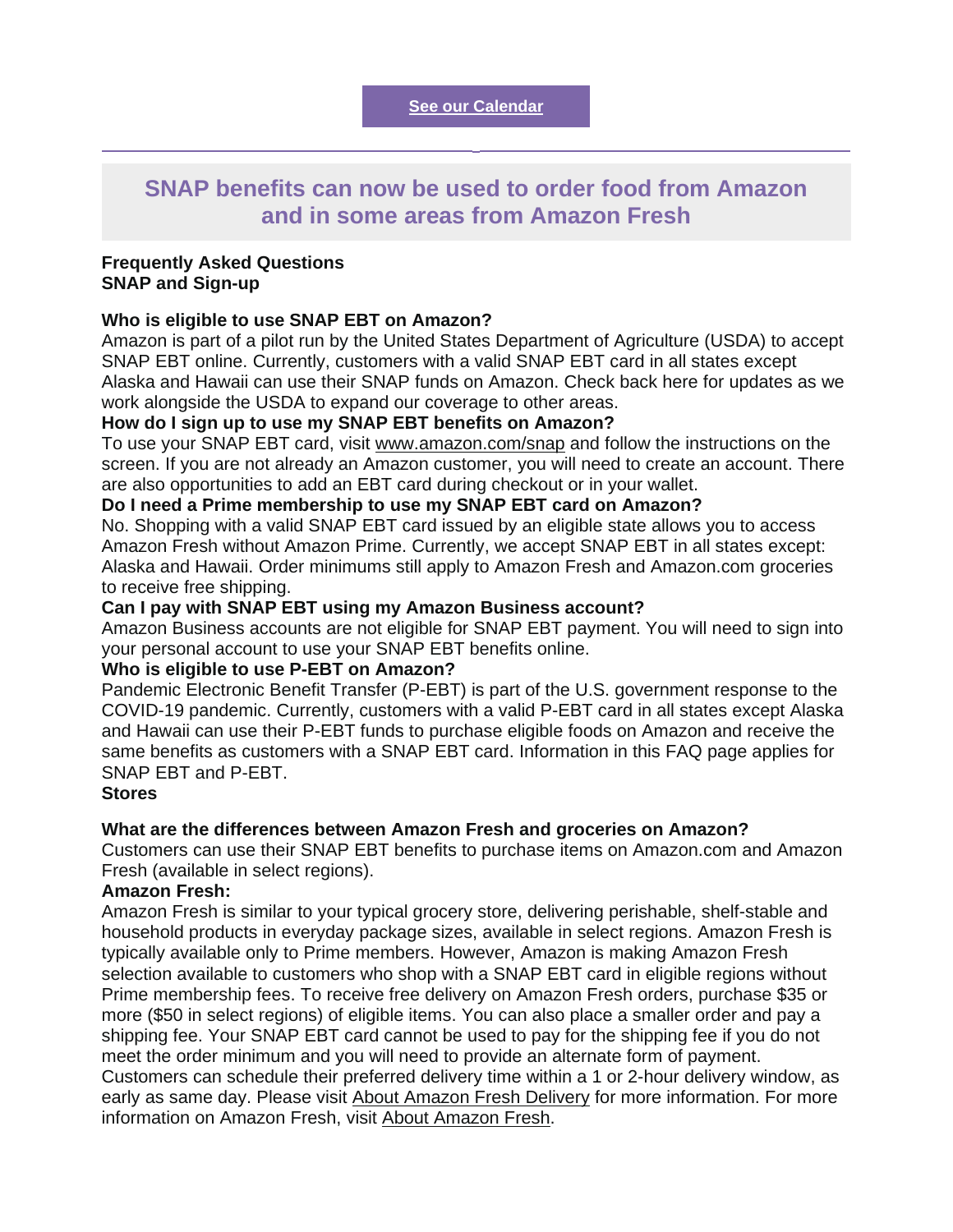## **Groceries on Amazon:**

The Grocery and Gourmet Food category on Amazon features pantry staples, shelf-stable food and household items, available nationwide. There is no minimum spend for Prime members to receive free shipping. If you are not a Prime member, you can receive free delivery on Amazon.com grocery orders by purchasing \$25 or more of eligible items. You can also place a smaller order and pay a shipping fee. Your SNAP EBT card cannot be used to pay for the shipping fee if you do not meet the order minimum and you will need to provide an alternate form of payment.

NOTE: We strive to keep costs low for you by shipping in the most efficient way possible. Therefore, the minimum order size for free shipping is calculated separately for Amazon Fresh and Amazon.com groceries. To receive free shipping for any one of these programs, simply meet order minimums for that program and shipping fees will be waived.

# **Can I add a tip to an Amazon Fresh order when I pay with SNAP EBT?**

No. SNAP funds can only be used for select food items and cannot be used for fees or tips. Once an EBT card is attached to an Amazon Fresh order, the option to add a tip will be disabled.

## **Eligible Items**

## **What items are eligible for purchase with SNAP EBT funds?**

According to government requirements, SNAP EBT funds can only be used for SNAP-eligible food items that are shipped and sold by Amazon.com. You can identify which items on Amazon are eligible for purchase with SNAP by looking for the "SNAP EBT eligible" label near the product name.

## **Can I buy non-SNAP eligible items with an alternative form of payment?**

Yes, you can buy non-SNAP-eligible items with other forms of payment. Simply add an additional payment method, such as a gift card, credit card or debit card, at checkout. Customers can also add cash to their Amazon Balance at any participating Amazon Cash location. Visit Amazon Cash to learn more.

#### **Why do similar grocery items have different SNAP eligibility? Ex. One flavor or size is eligible while another is not.**

According to USDA requirements, food items must be sold by Amazon to be eligible for purchase with SNAP EBT funds. Since Amazon allows third parties to sell items in the Amazon store, a product may have multiple offers by multiple sellers. In that case, only the grocery offer that is sold by Amazon will be eligible for purchase with SNAP EBT. These offers indicate that they are "Shipped and Sold by Amazon" on the product detail page.

# **Why can't I pay for my 'Subscribe & Save' item with my SNAP EBT card?**

According to government requirements, SNAP purchases require customers to authorize the transaction by entering their PIN. Since 'Subscribe & Save' orders are automatic recurring orders, this authorization is not possible. You may still subscribe to items using an alternative form of payment, such as a debit or credit card.

#### **Can households participating in the SNAP program purchase eligible food online from Whole Foods Market using their SNAP benefits?**

No. However, many Whole Foods products are available through the Amazon.com groceries and Amazon Fresh delivery programs.

#### **Shipping**

# **Can I use SNAP EBT funds to pay for shipping or delivery?**

No. USDA requirements prohibit using your SNAP EBT funds to cover shipping or delivery fees. However, it's possible to earn free shipping by adding enough qualifying items to your order.

**If I place an order without using my SNAP EBT card, can I still get free shipping (provided I meet the minimum order size for free shipping)?**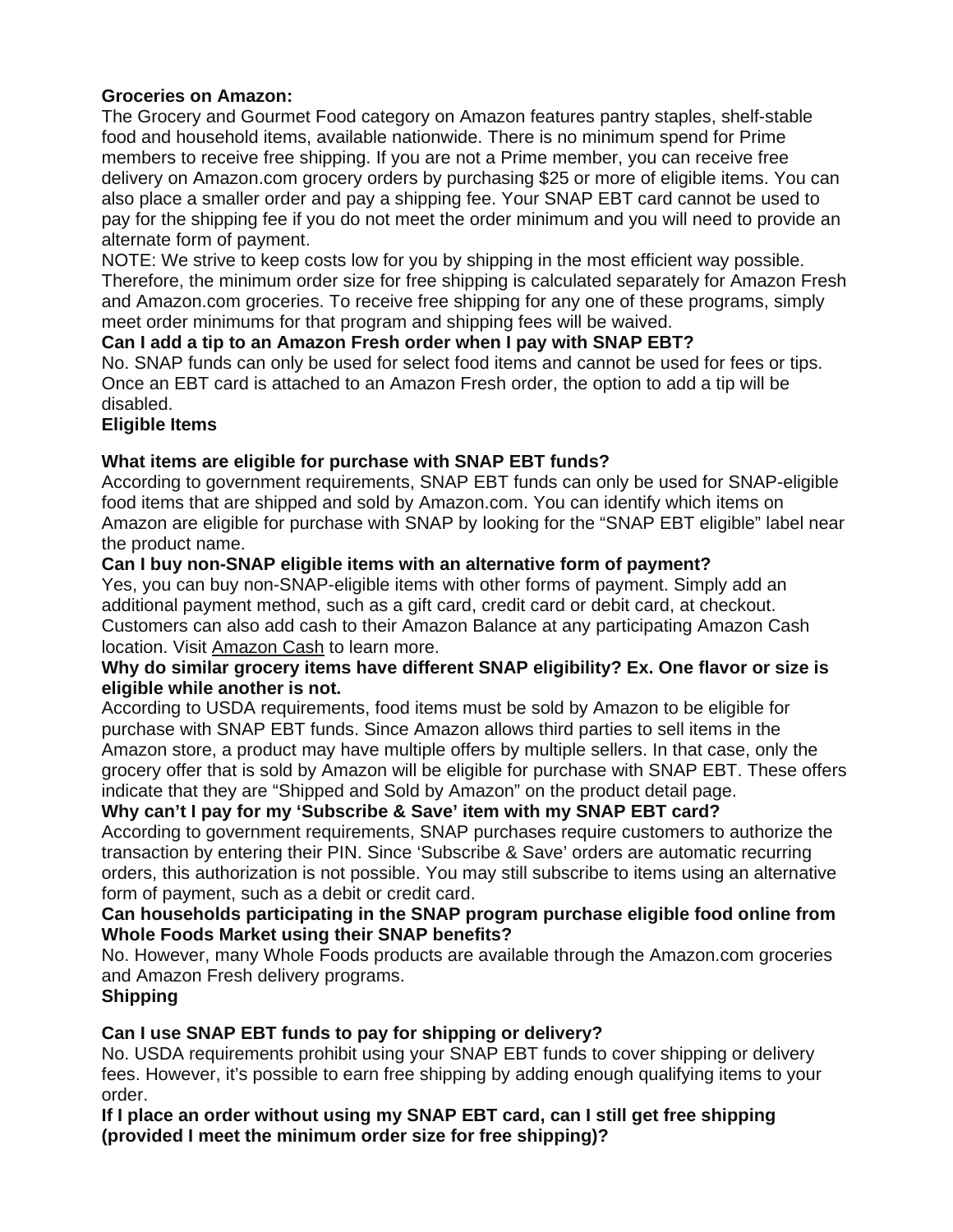Yes. You can order from Amazon without using your SNAP EBT card and still receive free shipping if you spend the minimum amount to qualify for free shipping.

### **What if I don't meet the free shipping minimum? Can I still buy my items?**

Yes. You can still buy your items but you will be charged a shipping fee and you will be asked to provide an alternate form of payment to cover the shipping fee.

### **Do non-SNAP eligible items help me qualify for free shipping?**

Yes, both SNAP-eligible and non-SNAP eligible items in your cart will count toward the free shipping minimum regardless of payment method or SNAP eligibility. Please note that free shipping is calculated separately for Amazon Fresh and groceries on Amazon. **Delivery**

## **How can I tell if I am eligible for delivery on purchases using my SNAP EBT card?**

After you visit www.Amazon.com/snap, you will be prompted add your card and sign up. During the sign up process, you will have an opportunity to input your SNAP EBT card information. You will be notified whether or not your card is eligible at that time.

**Why is my state not eligible for delivery using my SNAP EBT card?**

Amazon is participating in a government pilot program to accept SNAP EBT benefits online. Currently, customers with a valid SNAP EBT card in all states except Alaska and Hawaii can use their SNAP funds on Amazon. Check back here for updates as we work alongside the USDA to expand our coverage to other areas.'

### **Payment**

## **What can my SNAP EBT card be used to pay for?**

Your SNAP EBT card can be used to pay for SNAP eligible grocery items sold by Amazon. It cannot be used to cover tips, delivery/shipping fees, gift wrap, food items sold by third-party sellers, or non-eligible grocery items. Visit the USDA's website (www.fns.usda.gov) for more information on eligible food items.

#### **Do I need to have a credit or debit card to shop on Amazon?**

No, you do not need to have a credit or debit card. However, it helps to have a credit or debit card on file for when you want to pay for items that are not SNAP eligible, when your order does not meet the minimum and shipping fees are charged, or when your SNAP funds run out. If you are not a Prime member and your order meets the free shipping minimum, you will need an additional payment method on file to select the free shipping option at checkout.

**What if I do not have a credit or debit card and wish to purchase items with cash?** If you do not have a credit or debit card but would like to purchase non-SNAP eligible items with cash, you can use a gift card or Amazon Cash. With Amazon Cash, you preload funds onto your Amazon account via an authorized retailer. To learn more, please visit Amazon Cash.

#### **Can I check out using multiple forms of payment?**

Yes. You can use multiple forms of payment, such as a SNAP EBT card and a credit card, when you check out. You will need to do so if you have non-SNAP eligible items in your cart or to cover shipping fees. Please note that only one SNAP EBT card can be used per order. **Can I use SNAP EBT cash to pay for eligible items?**

No. Currently, we can't accept EBT cash. To pay for eligible food items on Amazon.com you can use SNAP EBT funds.

# **Other retailers in Mass accepting SNAP benefits on line**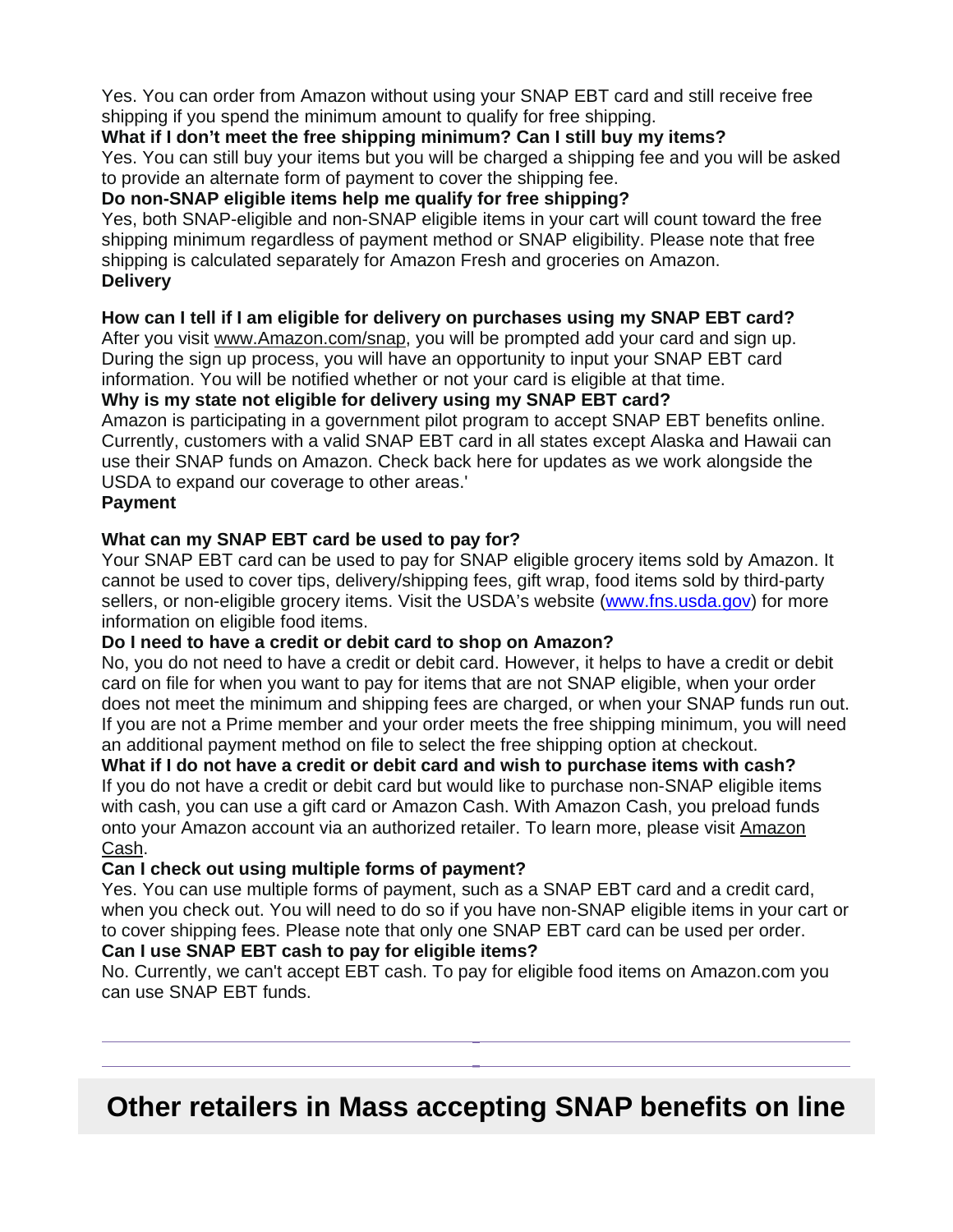- Amazon
- BJs Wholesale Club
- Daily Table
- Hannaford
- McKinnon's Supermarkets
- Price Chopper Supermarkets
- Price Rite
- Stop & Shop
- Walmart
- Wegmans

# **Employment Opportunities**

**Adult Family Care Case Manager Part Time -** Conduct home visits with each individual at the qualified setting bi-monthly (alternating with the bi-monthly visit by the registered nurse) for Level I, and monthly for Level II. Provide counseling and support for the family, monitor health and safety in the home, and regularly receive and review the AFC caregiver log. Support, evaluate and train families/caregivers in conjunction with the registered nurse. Provide referrals to community service organizations when needed. Assist individuals and families to advocate for their needs, providing information and referral to community resources when required. Provide case management as needs arise. Assist families with coordinating care and services. Document all visits and communication and complete required MassHealth documentation. Complete a care management progress note corresponding with each on-site visit and upon significant change.

**Schedule:** Flexible Part Time

#### **Vocational Community Support Advocate - Hingham and Cohasset:** The

Vocational/Community Support Advocate (VCSA) assures a safe and caring environment for the Launch participants during program activities. The VCSA will effectively implement the Community-Based Day Supports (CBDS) and Vocational curriculums that address the goals and visions of the participant's individual support plan. The VCSA will provide support, assistance, and instruction to adults with intellectual and developmental disabilities in areas that empower their growth toward self-sufficiency and independence in the workplace and community. The VCSA is a role model for Launch Program participants, parents/guardians, community members, volunteers, and staff in presenting a positive and cooperative attitude. **Schedule:** Monday through Friday, 7:30 am to 3:30 pm.

**Residential Registered Nurse and Licensed Practical Nurse:** The RN and LPN will provide compassionate nursing care to adults with developmental, intellectual, and/or physical disabilities in a supervised residential setting. The RN/LPN will monitor resident's health status